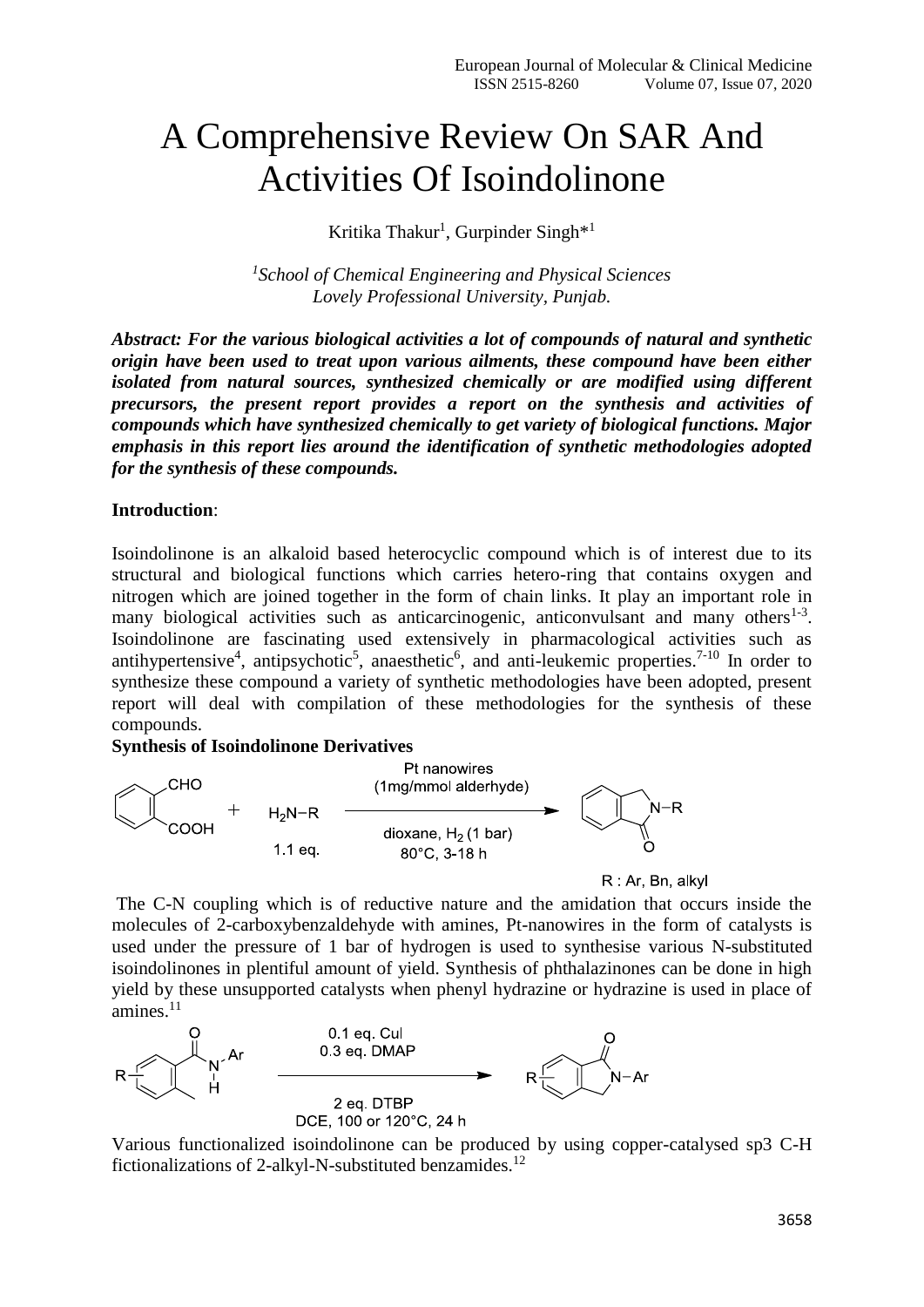

Asymmetric arylation of N-tosylarylimines which is Rh-catalysed, with arylboronic acids furnishes a range of highly enantiomerically enriched diarylmethylamines along with 3-aryl substituted phthalimidines and also a novel version of  $C2$ -symmetric chiral diene ligand.<sup>13</sup>



Upon the reaction of o-iodobenzoyl chlorides with imines affords N-acyliminium ions as adducts. Which upon reaction with phenyl lithium at -78˚C accompanied by maintaing ambient temperature induces an intermolecular Wurtz-Fittig coupling to produce 2,3  $d$ ihydroisoindolinones in plentiful and copious yields.<sup>14</sup>



Copper (II) trifluoromethanesulfonate efficiently carries out the catalytic reaction of C-C joining of 3-hydoxyisoindolinones with various aryl-, heteroaryl-, and alkenylboronic acids to yield isoindolinones in 1,2-dicholoroethane (DCE) at reflux. The light unstable 2-nitrobenzyl protecting group is most suitable for coupling reaction and for deprotection.<sup>15</sup>



3-acyl isoindolin-1-ones and 3-hydroxy-3-acylisoindolin-1-ones can be produced with the help of an efficient reaction that is catalysed by palladium and there is cyclization within the molecules of 2-iodobenzamides with an addition of 2-oxoethyl function group on the atom of



Acylation/Arylation reaction of α-aminoboronate salts with 2-bromobenzoyl chlorides under mild conditions via an intermolecular, Cu-catalyzed sp<sup>3</sup>-sp<sup>2</sup>coupling yields Isoindolinones.<sup>17</sup> **Synthesis of substituted indolinone derivatives**

Dissolution of 6-substituted 1,3 benzothiazol-2-amine and indole 2,3-dione in absolute methanol gives Schiff base as the final product. Schiff base is used as anti- tumour agent.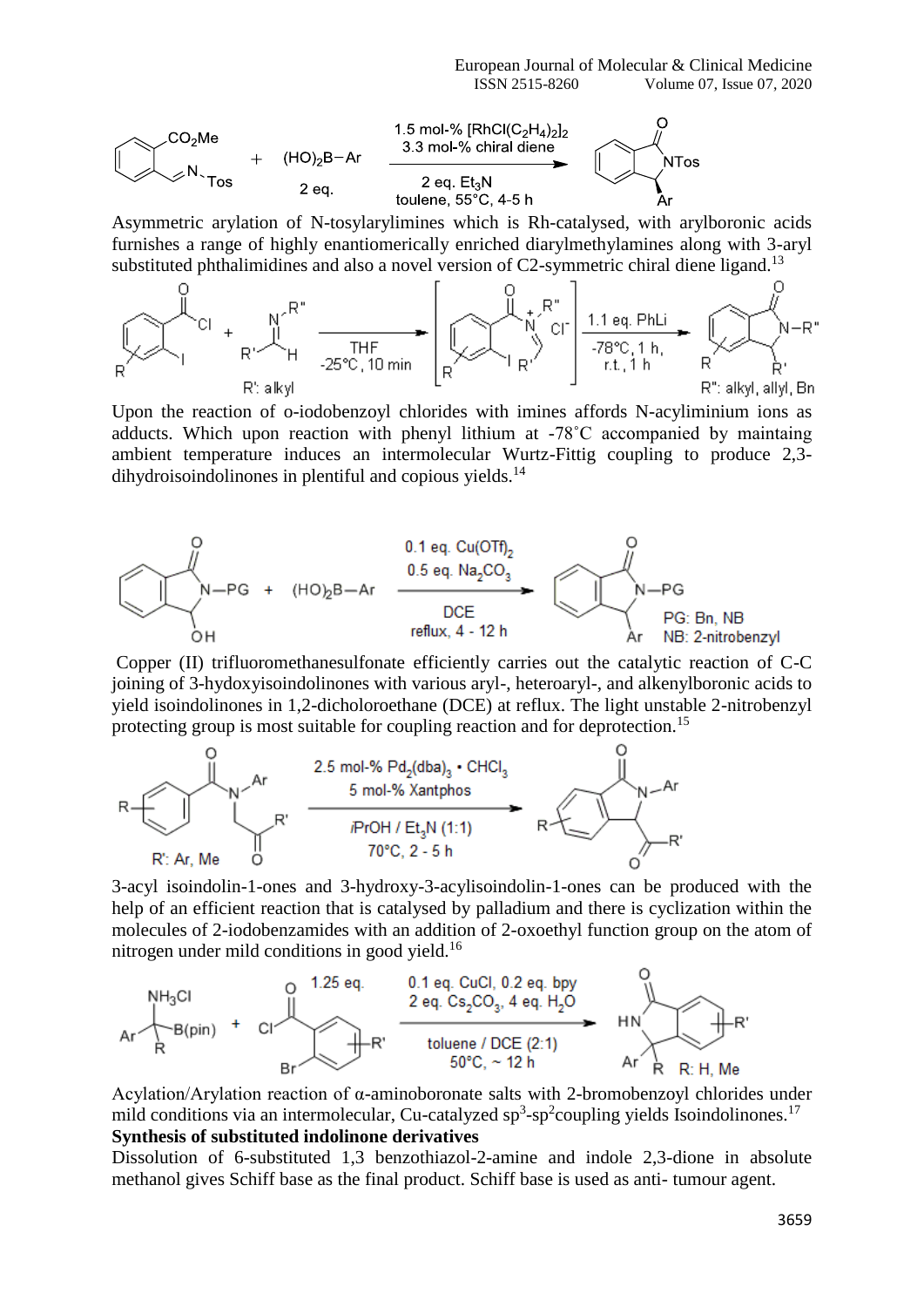

For apoptosis of acute myeloid leukaemia cell and growth inhibition, a large number of new indolinone derivative are synthesized. For targeting vascular endothelial growth factor, platelet derived growth factor and fibroblast growth factor, these derivatives are used.<sup>18</sup>



Various significant pharmacological activities such as, anti-fungal agent, anti-cancer drug, tuberculostatic agent, active agents of AIDS and anti-viral methisazone are shown by some isoindolinone compounds.



For the treatment of cancer, N-substituted isatin have been used as intermediate for different heterocyclic compounds. At selective conditions only, some of the isatin derivatives are synthesized.<sup>19</sup>



substitute derivative. act as anticancer drug

The enzyme through its active sites gets easily bounded with the substrate is known as cyclooxygenase. There are two isoforms of COX i.e. COX-1 and COX-2. The given two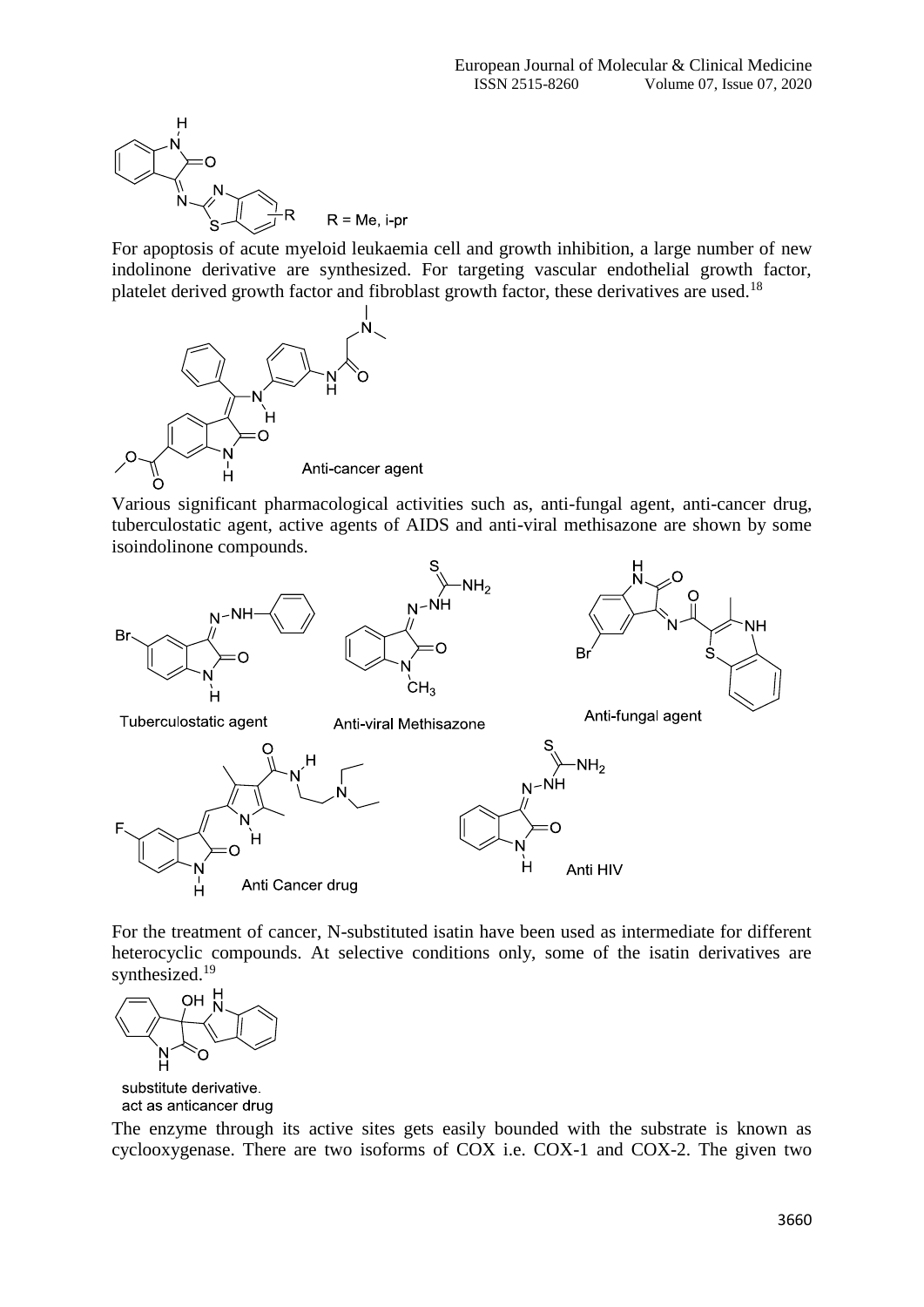compounds out of several isoindolinone compounds show maximum effective inhibition activity on COX-1 and COX-2.<sup>20</sup>



On the basis of molecular docking phenomenon, PTP 1B inhibitors is a noble series of heterocyclic derivative which is known as protein tyrosine phosphate 1B inhibitor.



3-substituted indolinone

## **Isoindolinone derivatives as CNS active agents**



## **Synthesis of isoindolinone derivatives**

2-iodobenzamides is made to react with the acetylenic carbinols using Pd as a catalyst having a acetylenic group which is present at terminal position attached with functionality of carbinol alongside the acetylenic gives the construction of 3-acylmethylisoindolin-1-one in one step.<sup>19</sup> The product formation involves sonogashira coupling which is followed by redox reaction and ring closure through a single step. $21$ 

Similarly, the reaction has been carried between 2-iodobenzamides and trimethylsilylacetylene by using Pd as catalyst giving 2-(2-trimethylsilyl) ethynylbenzamides in excellent yield. Involving Friedel-crafts reaction with acid chlorides or anhydrides easily giving the equivalent 3-alkylidene isoindolin-1-ones and then the covalent bond was removed by using  $H_2$  and Pd/C to get the resulting isoindolinone.<sup>22</sup>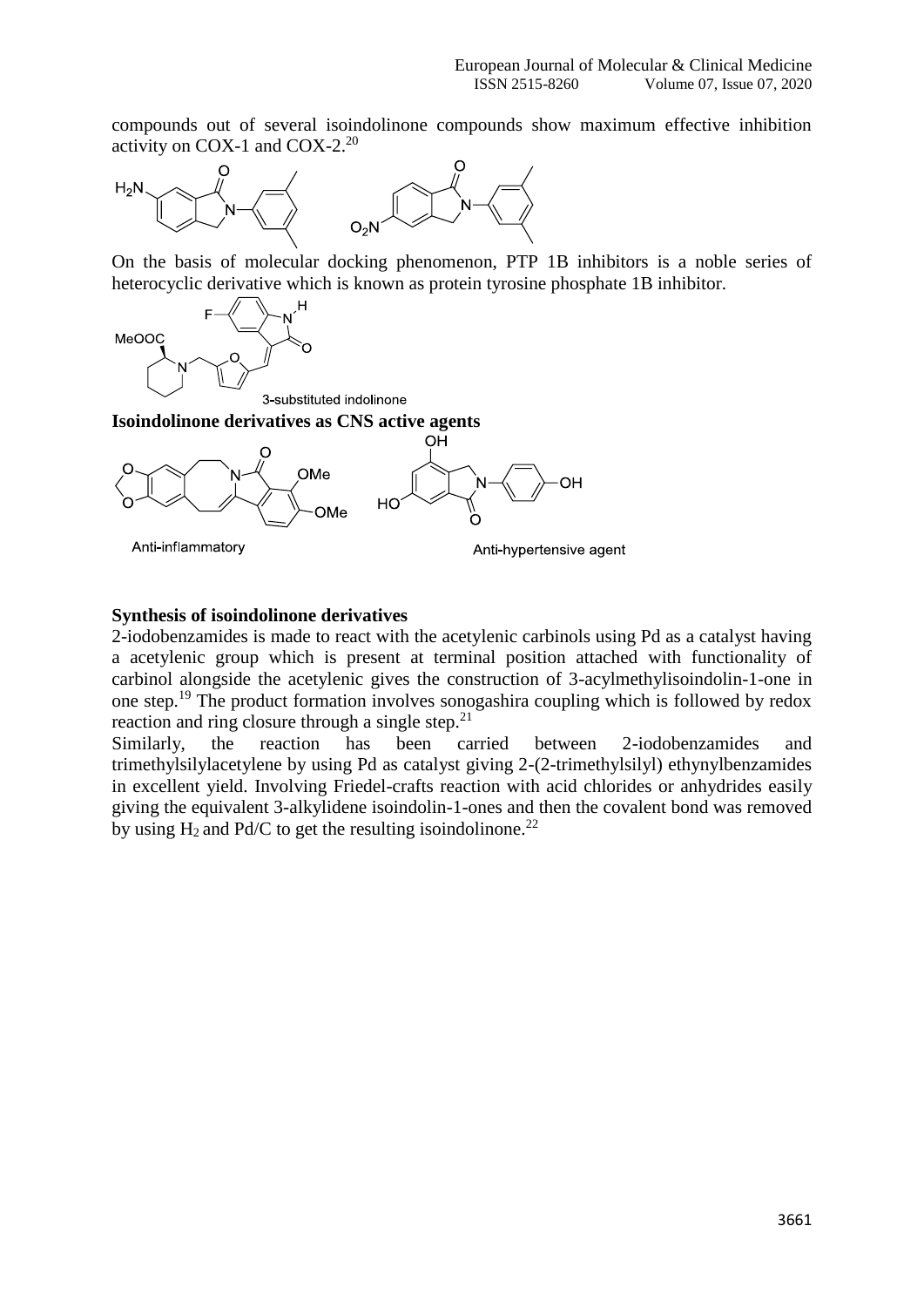

The reaction is carried over involving a multiple synthetic techniques and involvement of catalyst so as to afford the desired products in quantitative yields.

For the development of cheap, less time consumer and green synthetic methodologies, another method was reported in which the starting material was alkyl-aryl-ketones which has low cost and  $3$ -hydroxy-2-arylisoindol-1-ones are used.<sup>23</sup>



The reactions of phthalic anhydride with different anilines give the corresponding 2 (arylcarbanoyl) benzoic acid in quantitative yield. N-aryl-1H-pyrole-2,5-diones is formed by acylation with sodium acetate and acetic anhydride and by reduction of above compound using NaBH<sub>4</sub>.<sup>21</sup>

## **Anticancer isoindolinone derivatives**

Cancer is a serious health problem which has its root in the whole world. Every year around 10 million new cancer patients are identified as per the reports of the World Health Organization. Now rate at which people die because of cancer is rising every year. There are some isoindolinones derivatives which is used as novel anticancer target molecules. The synthesis of these derivatives are given with nucleophile substitution reaction and cyclization.<sup>25</sup>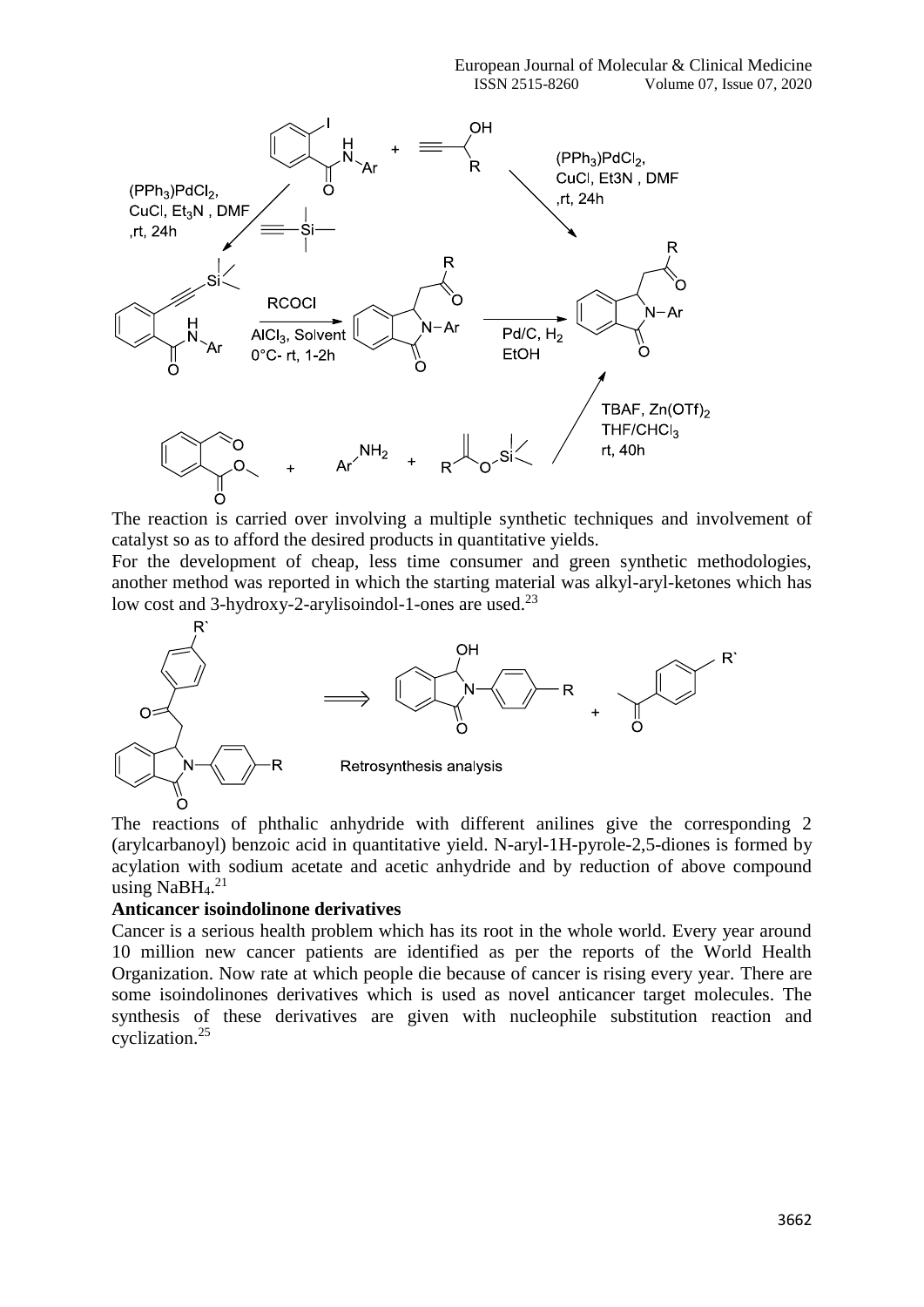

**Naturally occurring and biologically active substituted 3-methyleneisoindolin-1-ones**

3-methyleneisoindolin-1-ones is a substituted derivative of isoindolinone which are very important for their biological use and natural occurrence. It is found in many naturally products for example Enterocarpam, which is the part of aristo lactam alkaloids family. It is also seen in the Fumaridine. This type of derivative of isoindolinone are also found in biological active compounds such as AKS186 which is helpful to display vasorelaxant.<sup>26</sup>



#### **Phosphorylated Isoindolinone Derivatives**

Phosphorylated Isoindolinone derivatives identified due to their potential biological activity or as building blocks for synthesis of bioactive compounds.<sup>27</sup> Some examples are 3oxoisoindolin-1-yl-phosphonates-1-yl-phosphonates, Diethyl [2-(2-alkyl-3-oxo-2,3-dihydro-1H-isoindol-1-yl)ethyl]phosphonates, diethyl [3-(2-alkyl-3-oxo-2,3-dihydro-1H-isoindol-1 yl)propyl]phosphonates.<sup>28</sup>



Isoindolinone can be obtained by using the method that lead to the utilization of compounds like Fmoc-benzylamines in the form of a compliment for the synthesis of isoindolinone with aryl groups that are deficient in electrons. This is the adaptable (versatile) and simple method which is related to different synthesis needed by drug-based medicinal and drug developments and synthesis of natural products.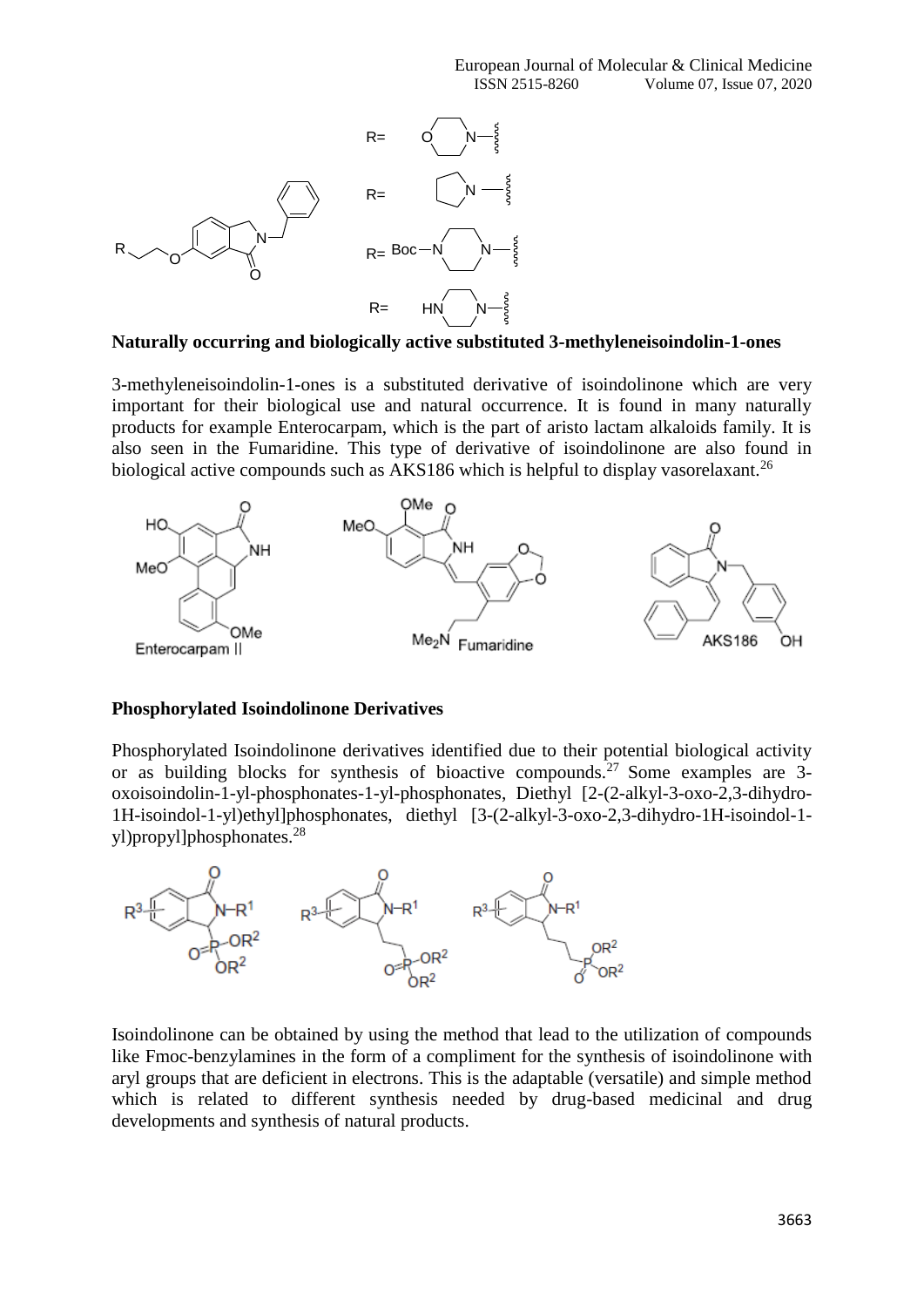

Isoindolinone derivatives are also obtained by performing direct condensation of orthophthaladehyde along with amino alcohol when extrinsic synthetic auxiliary is present; we have put forward a method which involves help of neighboring group by the functional group of alcohol.<sup>29</sup>



The reaction was done between alpha- amino alcohols and 2-formylbenzoic acid. To proceeds the reaction equimolar amounts of the mixture of two components were heated at reflux in toluene solvent to obtained desired product.



The tricyclic lactum that is derived by  $(+/-)$ -valinol was made to react with titanium tetrachloride at normal room temperature in dichloromethane before adding allyl trimethylsilane to give the required substituted isoindolinone in an isolated yield of 96%.<sup>30-32</sup>



**Commercially available isoindolinone and isoindolinone pigments and their applications** Commercially available coloring substances called pigments of isoindolinone are representatives of yellow pigment for example, pigment yellow-110, pigment yellow-139, pigment yellow-173 pigment yellow-109 and pigment yellow 185, pigment orange 66, pigment orange 61, pigment orange-69, pigment red-260, and pigment brown-38. Pigments that provides other shades have not gained so much commercial name and impact.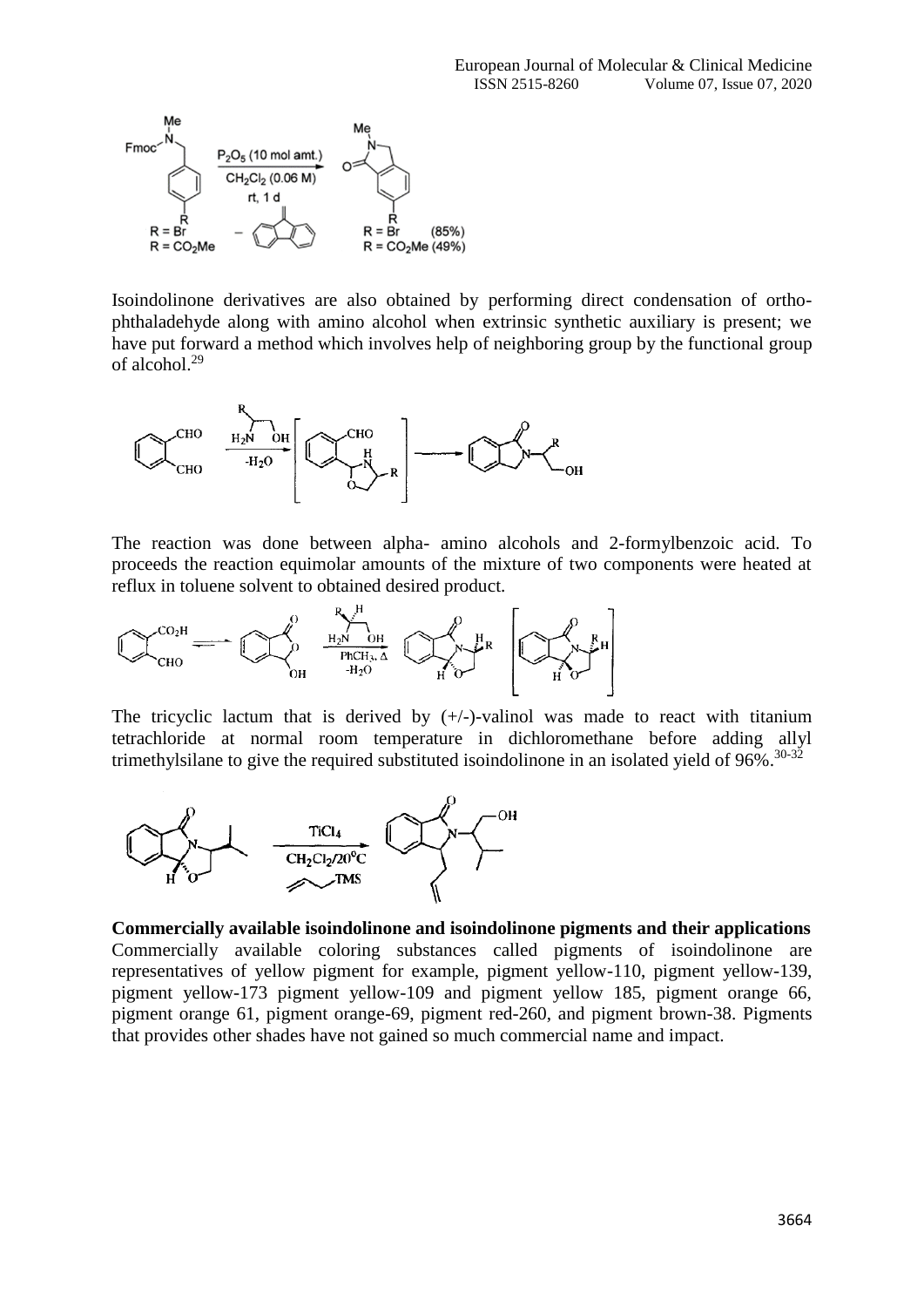

### **Biological activities of Isoindolinones**

Isoindolinones are heterocyclic compounds having potential biological activities, like antihypertensive (high blood pressure), anti-psychotic, anti-inflammatory, and pain killer, these class of heterocyclic support also display anti-ulcer, vasodilatory, anti-viral, anti-leukemic properties.<sup>31</sup> These have been found to cause dose-dependent transcription in MDM2amplified SJSA human sarcoma cell lines.



3665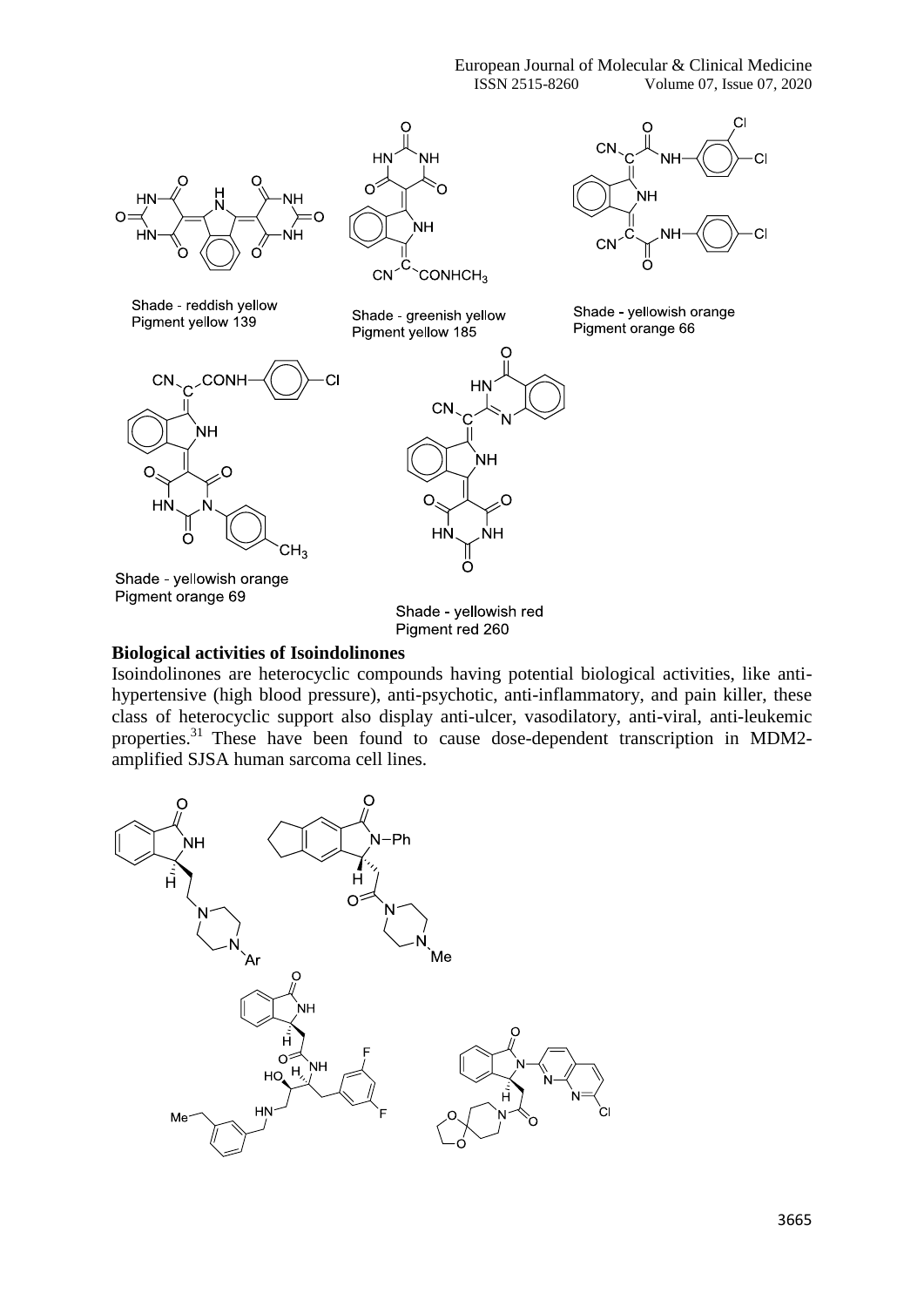Some substituted isoindolinone possess anxiolytic hyprotics, antihypertensive, antipsychotic, antiflammatory, anaesthetic, antiulcer, vasodilatory, antiviral, antileulcemic. We can synthesise these types of substituted isoindolinone by several procedures.



(R)-PD 172939 (dopamine D4 antagonist)

(S)-pazinaclone (sedative drug)

 $(R)-(+)$ (antiretroviral, ARV)

thalidomide (teratogen)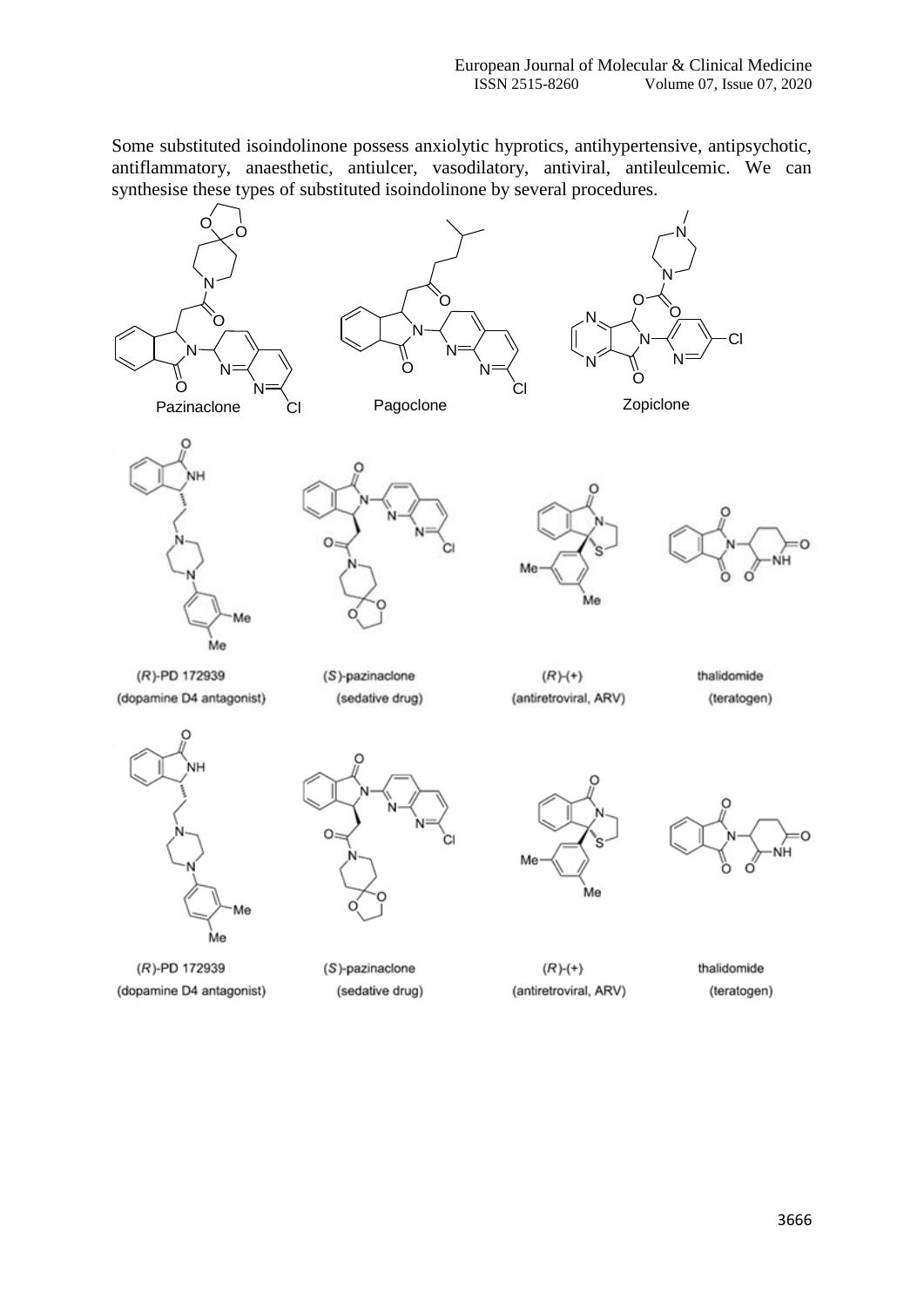European Journal of Molecular & Clinical Medicine ISSN 2515-8260 Volume 07, Issue 07, 2020



lenalidomide pomalidomide apremilast (anticancer, multiple myeloma) (anticancer, multiple myeloma) (antiinflammatory)

#### REFERENCES

- 1. Luzzio, F. A.; Zacherl, D. P. Tetrahedron Lett. 1999, 40, 2087.
- 2. FA Luzzio; AV Mayorov; SSW Ng; EA Kruger; WD Figg. J. Med. Chem. 2003, 46: 3793.
- 3. M Norman; DJ Minick; GC Rigdon. J. Med. Chem. 1996, 39: 149.
- 4. L. Shi, L. Hu, J. Wang, X. Cao, H. Gu, Org. Lett., 2012, 14, 1876-1879.
- 5. Mishra, V., Bansal, K. K., Verma, A., Yadav, N., Thakur, S., Sudhakar, K., & Rosenholm, J. M. (2018),1*0*(4), 191.
- 6. Chaudhary, A., & Singh, S. S. (2012, September). 2012, International Conference on Computing Sciences (pp. 142-146). IEEE.
- 7. Mukherjee, R., 2020 Bulletin of Materials Science, *43*(1), 1-5.
- 8. Singh, A. (2012). Bulletin of Materials Science, *35*(6), 1031-1038.
- 9. K. Nozawa-Kumada, J. Kadokawa, T. Kameyama, Y. Kondo, Org. Lett., 2015, 17, 4479-4481.
- 10. Z.-Q. Wang, C.-G. Feng, M.-H. Xu, G.-Q. Lin, J. Am. Chem. Soc., 2007, 129, 5336- 5337.
- 11. J. B. Campbell, R. F. Dedinas, S. Trumbower-Walsh, Synlett, 2010, 3008-3010.
- 12. H. S. P. Rao, A. V. B. Rao, J. Org. Chem., 2015, 80, 1506-1516.
- 13. W. Chen, L. Jin, Y. Zhu, X. Cao, L. Zheng, W. Mo, Synlett, 2013, 24, 1856-1860.
- 14. A. M. Dumas, A. J. Sieradzki, L. J. Donnelly, Org. Lett., 2016, 1848.
- 15. Kundu, N. G. K.; Wahab, M.; Mahanty, J. S. J. Chem. Res., Miniprint 1999, 8, 1901– 1918.
- 16. Kundu, N. G.; Khan, M. W.; Mukhopadhyay, R. Tetrahedron1999, 55, 12361–12376.
- 17. Abdelkhalik, A. M.; Paul, N. K.; Jha, A. Steroids 2015, 98, 117–113.
- 18. Mathur, D.; Prasad, A. K.; Cameron, T. S.; Jha, A. Tetrahedron2014, 70, 5608–561.
- 19. Jha, A.; Naidu, A. B.; Abdelkhalik, A. M. Org. Biomol. Chem.2013, 11, 7559–7569.
- 20. Pericherla, K.; Kumar, A.; Jha, A. Org. Lett. 2013, 15, 4078–4081.
- 21. Dhanasekaran, S.; Kayet, A.; Suneja, A.; Bisai, V.; Singh, V. K.Org. Lett. 2015, 17, 2780–2783.
- 22. Zhang, W.; Zhou, Y.; Qian, L. Synlett 2009, 2009, 843–847.
- 23. Zhang, W.; Zheng, A.; Liu, Z.; Yang, L.; Liu, Z. Tetrahedron Lett.2005, 46, 5691– 5694.
- 24. Qiao, L.; Zhou, Y.; Zhang, W. Chin. J. Chem. 2010, 28, 449–456.
- 25. Jha, A.; Chou, T. Y.; Al-Jaroudi, Z.; Ellis, B. D.; Cameron, T. S.Beilstein J. Org. Chem. 2014, 10, 848–857.